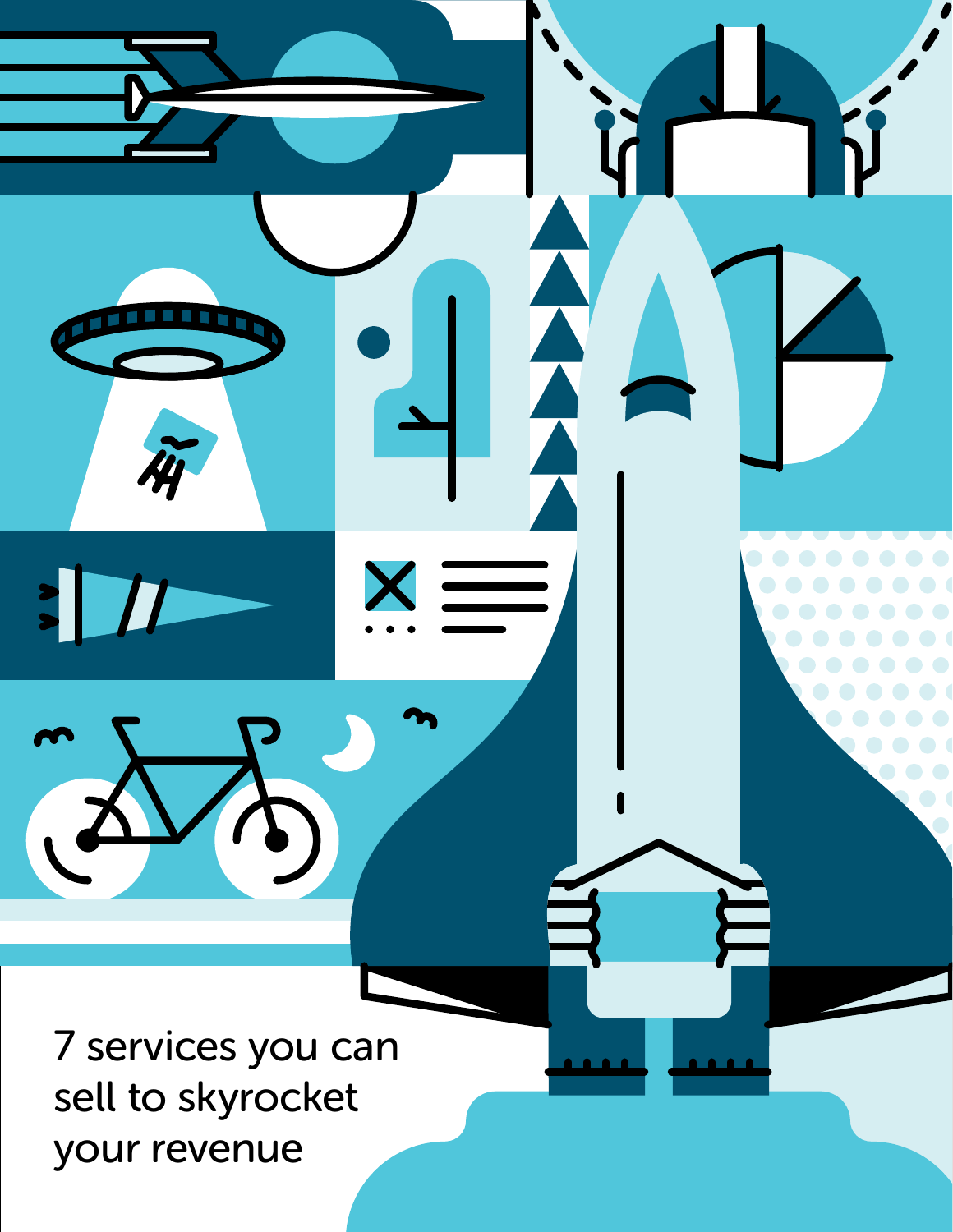

*Say goodbye to the days of working project to project, client to client. By setting up services to earn recurring revenue, you'll create a business that's built to last and have clients that adore working with you. This guide will help your agency get started, so you can launch right into the next phase of success!*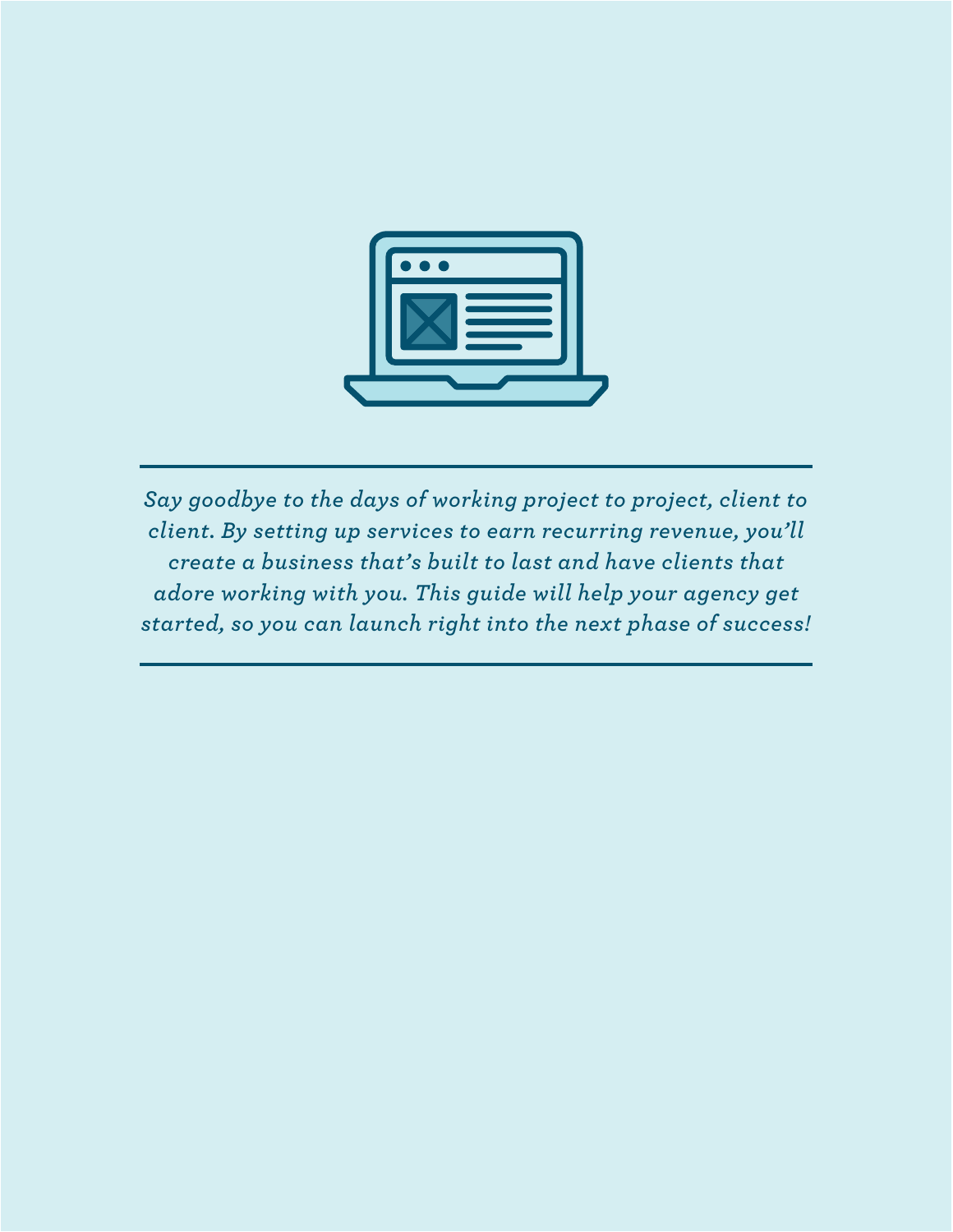Building a web design business has a bunch of great benefits. You get to exercise your creativity, work with lots of great clients, and take on a variety of projects. There's one big downfall, however, that your agency has probably discovered.

When your business relies on booking new clients or projects, it's hard to grow.

Best case scenario: You've booked as many clients as you can handle this month, but then your revenue becomes stagnant -- it can't really go up from there. Worst case scenario: You're struggling to book enough clients each month, and when you're living project to project, it's even harder to achieve that next milestone.

(Don't worry, we've all been there!)

That's why the most successful agencies add additional services to their business model that generate recurring revenue, aka money that comes in the door every single month from your existing clients.

*When your business relies on booking new clients or projects, it's hard to grow.* 

This idea isn't unique to web design agencies, but it does work particularly well, because you know that after you're done building their website, your clients will have to manage it from month to month -- and they likely don't want to. That's where those additional services fit in.

You may have heard this described as offering maintenance plans, reselling hosting packages, or simply selling additional client services. Regardless of what you choose to name 'em (personally, we like "WordPress care packages!"), this model is exactly how you break out of the feast and famine of client work, and step into the next phase of success.

As promised, we'll cover 7 services your agency should be selling (either on their own or included in a bundle) to help skyrocket your revenue. These are:

1. Website hosting 2.SSL certificates 3.Site backups 4.Theme and plugin updates 5.Performance audits 6.WordPress support 7.SEO and content management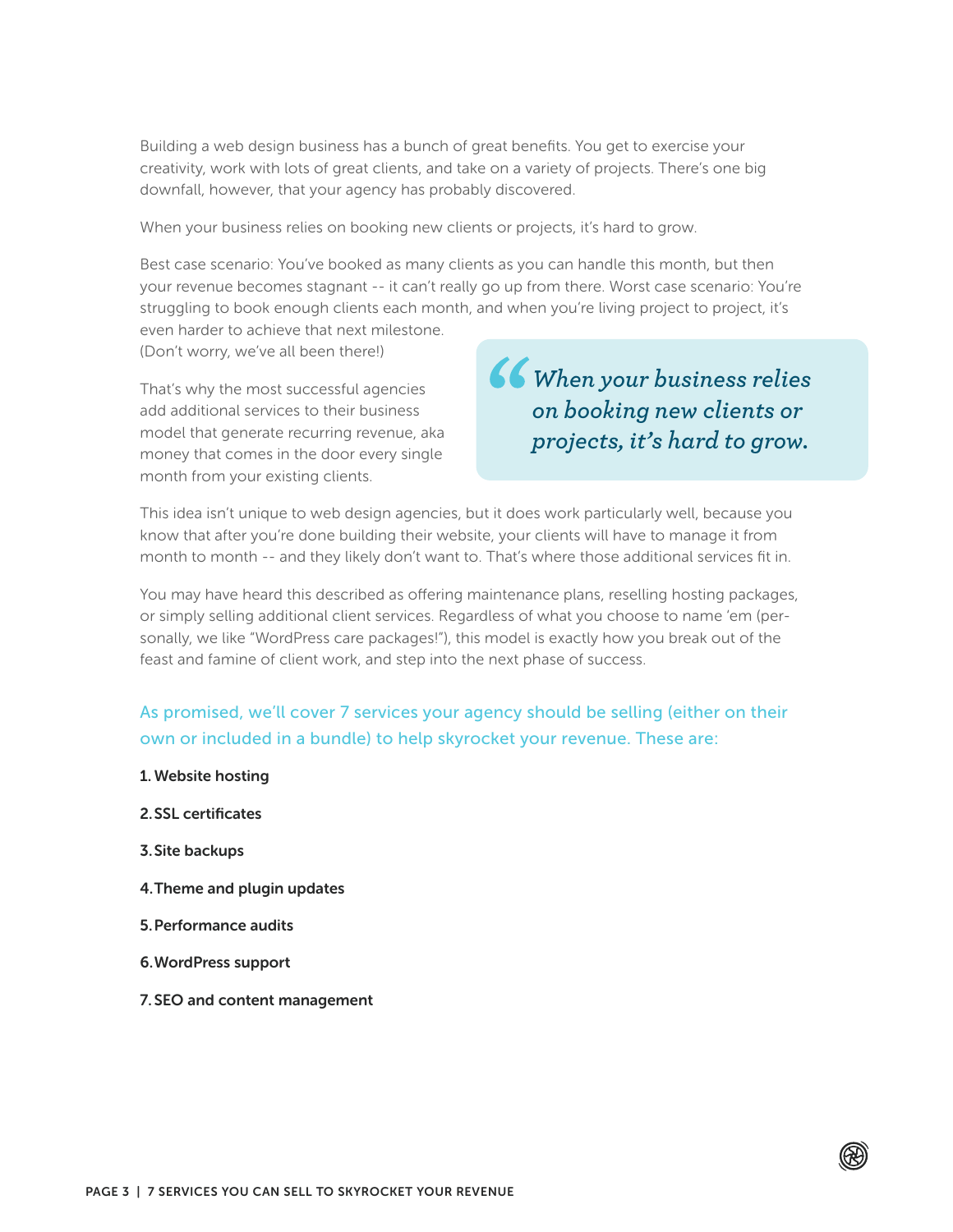If a few of those services look familiar, they should! Here's the real secret to this method: Your agency can (and should!) leverage the features of the providers you're already using to build your client's website. By doing this, you're showcasing the total value of what your client receives by working with you, while offering additional services that won't eat up (too many!) billable hours of your agency's time.

Let's get into the services, so you can start to see some examples! Afterward, we'll talk about profit margins and how to actually implement these services.

Website hosting 01

> When you offer hosting to your clients, you get to act like your own agency is the hosting provider (even though you're working with an actual hosting company). You can do this with just about any type of hosting, but we're going to focus on managed WordPress hosting because it requires the least amount of work for you with the best possible results for your clients. Here's how it works.

You can buy hosting services in bulk at a discounted rate, and then resell that WordPress hosting to your own clients at whatever price you want. This allows you to bundle up your services in ways that'll give the client everything they need, while also drastically increasing your bottom line.

For example, let's say you're working with a client who wants you to build them a brand new site and help them set up the hosting. Even though the hosting plan may only cost \$25/month, you can resell it for \$50/month (along with all the extra value your host partner and agency provide!) and pocket the extra change. You know your web design clients need hosting services for their website, so it's a super easy and natural sell. Especially once you start to sell hosting to a multitude of clients, you're going to start seeing a large increase in profits and some sweet recurring revenue in your bank account!

#### *Looking for more details on how pricing works for your clients? Jump to page 8 of this guide!*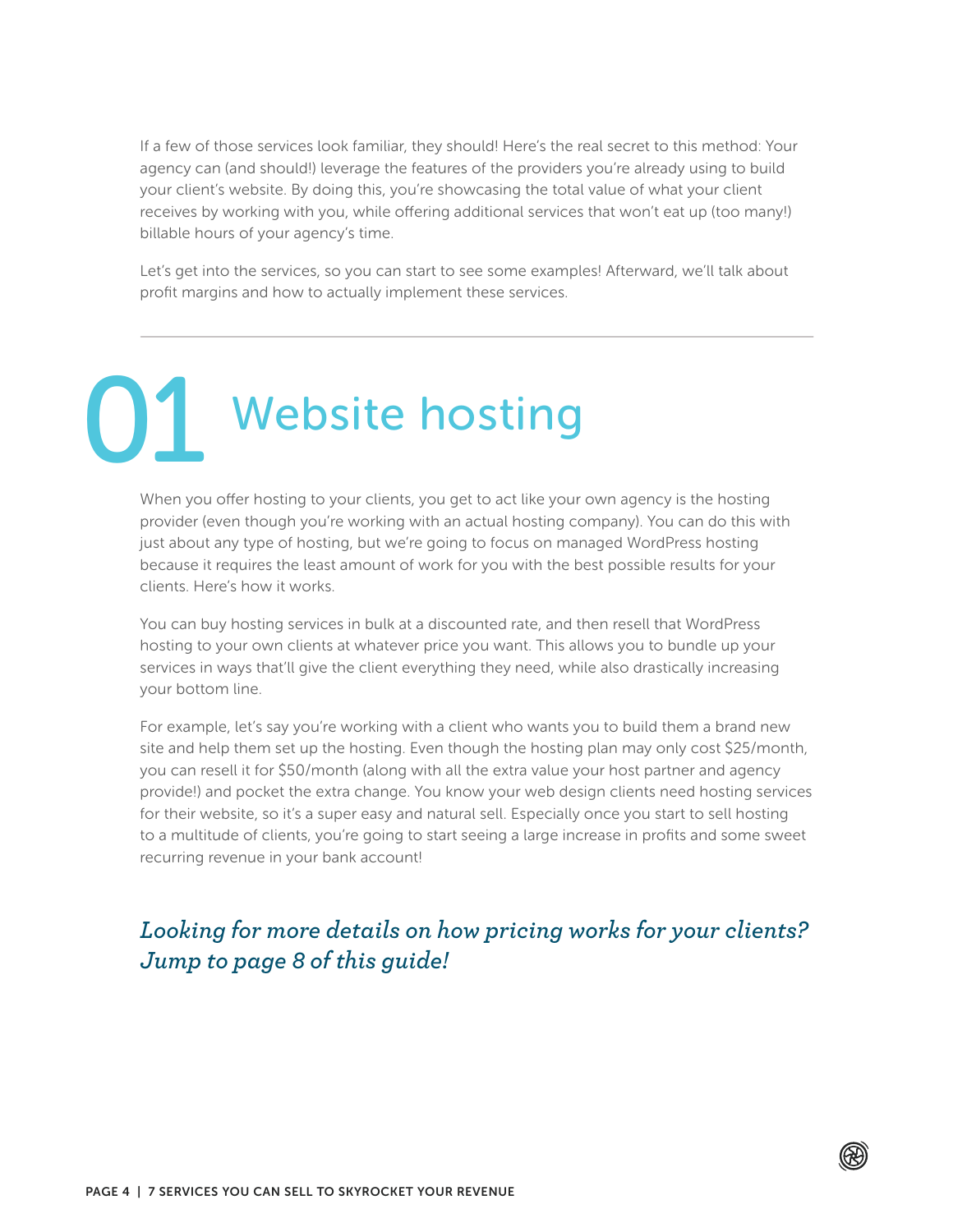# SSL certificates 02

As long as you're partnered with a quality hosting partner, SSL certificates most likely come free with your hosting plan. This makes it a great feature for your agency to sell, because it's already included in what you're offering -- all you have to do is leverage it when explaining the value you provide to your clients each month!

SSL is also a very natural thing to sell to web design clients, even if your clients aren't super familiar with it. As soon as you explain all the benefits (like security, SEO, and trust with web visitors), they'll be totally onboard, and grateful that you offer it.

Even if you don't "charge" extra for SSL, listing it as a line item in your monthly services will help your clients feel like they're getting more bang for their buck (which they are!).



This one is all about selling your clients peace of mind, knowing that you'll have backups of their website if anything ever breaks. Especially if you have clients who plan on managing site content themselves or being in wp-admin, this can be a very reassuring service to offer.

And like SSL, this is probably a service your hosting partner already takes care of for you, so it won't actually take up any of your agency's time to run or store the backups. If you're partnered with Flywheel, we'll run automatic site backups every single night and store the last 30 versions, so there are lots of options should anything go awry.

Again, it's up to you if you charge specifically for this service or bundle it into a maintenance package of sorts. Either way, calling out backups as a feature will help your clients trust your agency and encourage them to opt-in to your monthly services.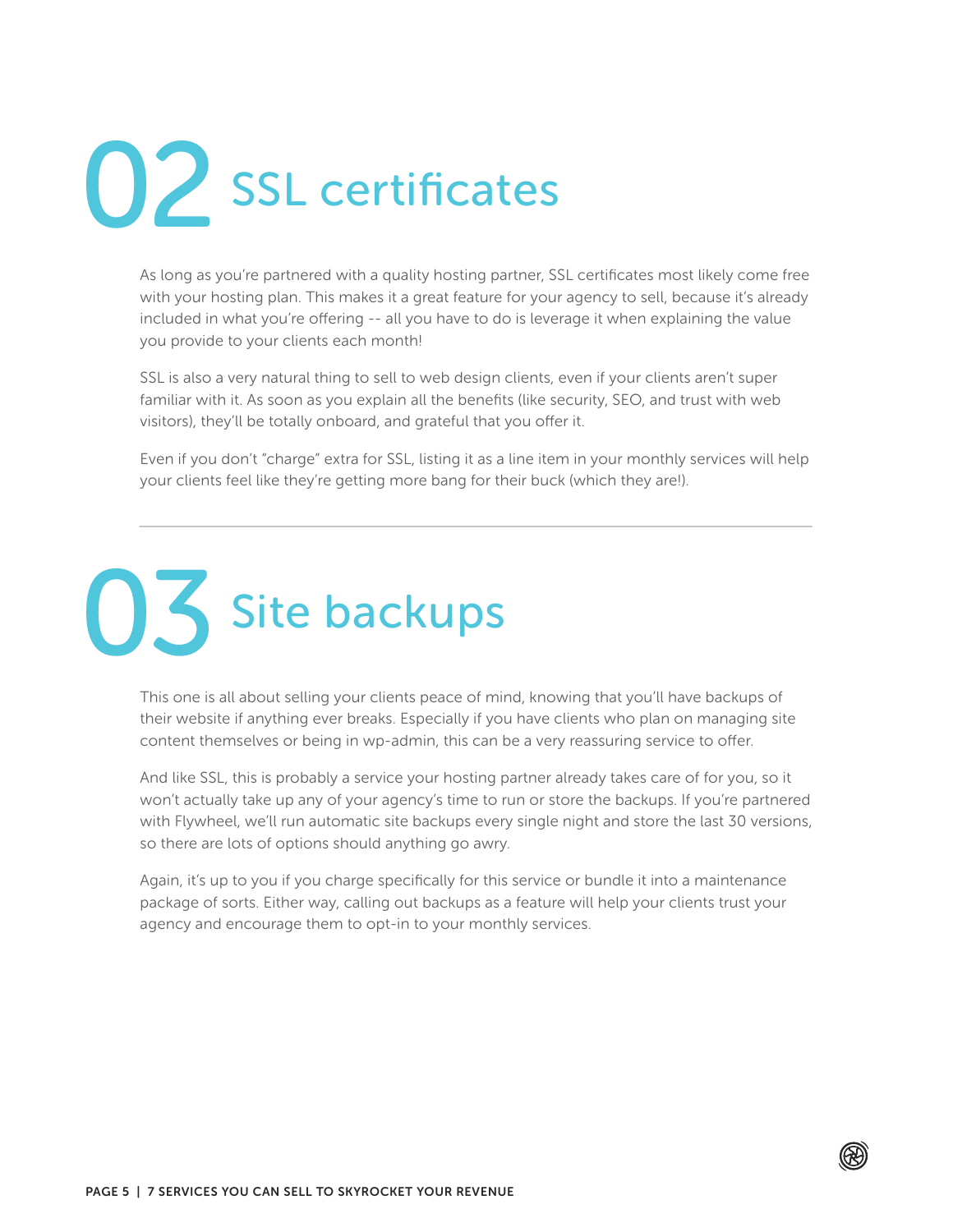### Theme and plugin updates 04

You know there's more to plugin updates than meets the eye, and an easy win for both you and your clients is to take this task off their plate and make it a monthly service. They won't have to worry about it, and you'll be able to plan your agency's time accordingly instead of getting that emergency phone call that an update broke something on the site (and then trying to navigate how to bill for those hours spent fixing it).

This service does take a little strategy on your part, as it does require someone from your team to go into each client's site and run the updates. We recommend batching them all to a single day (maybe the 1st of each month), or exploring some additional services you can leverage to outsource the work (like [Flywheel's Managed Plugin Updates Add-on](https://getflywheel.com/add-ons/?utm_campaign=add-ons&utm_medium=resources&utm_source=ebook-cta&utm_content=skyrocket-revenue-add-ons)).

# Performance audits 05

As your client uses their new website, they may make changes that affect performance. (Uploading lots of large image files, installing new untested plugins, etc.) A great way to keep their website fast and show value to them month after month is a quick performance audit to make sure things stay speedy.

One benefit of this service is that it leaves a little room for interpretation. You could offer a super simple performance check each month, or make it a detailed audit that includes analytics and a report back to the client. Obviously the time spent will differ also, so just make sure your agency's puting in the appropriate amount of time for what you're getting paid each month.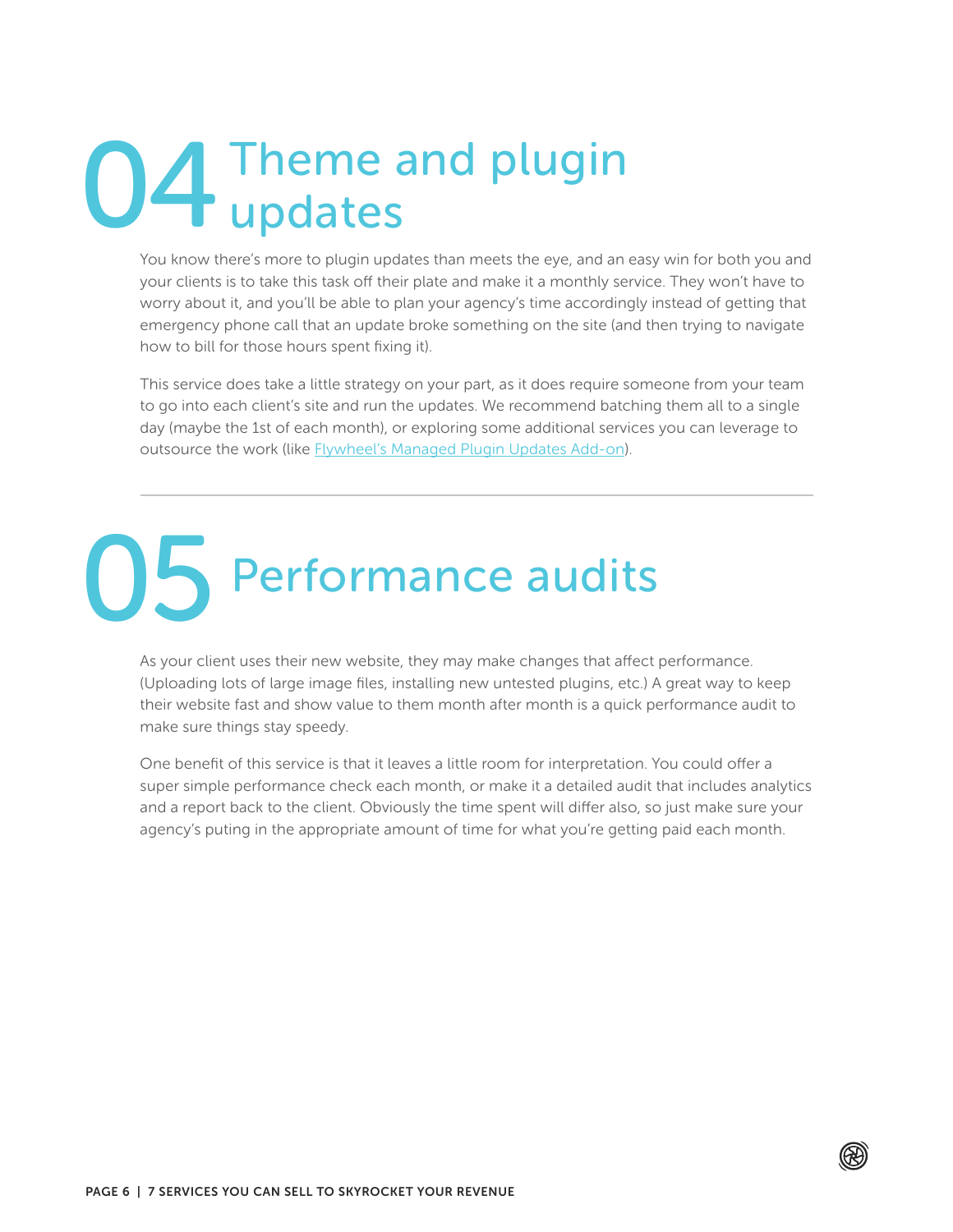# WordPress support 06

When you sell WordPress support as a monthly service from your agency, you'll clear up a lot of confusion about how and when clients are allowed to contact you with questions regarding their site. Many agencies sell this one in terms of hours, such as four hours of support each month. By paying upfront, the client knows you'll be available to help when they call, and you know you'll get paid when they have questions. A win-win!

This also helps create a little buy-in from both parties, which will help you create that long-lasting relationship with a client. When they know they'll be able to count on you for support questions in six months when something goes wrong, they'll be more likely to partner with your agency in the first place.

# SEO and content 07 SEO and cont<br>
management

When you're working with your clients, a lot of your conversations are probably centered around them growing their business or finding new customers. Of course, a well-architected and beautifully designed website helps them do just that! However, another option is to tap into other digital services your agency is probably familiar with, such as SEO or content management.

The key is any service that's not a set-it-and-forget-it job, so really almost any aspect of marketing is fair game for your agency to offer as a monthly service! Again, just remember to keep track of who you've got on your team and how many hours they'll be dedicating to these clients each month, as this service will take more time than some of the hosting-related options.

So, now that you have an idea of seven additional services your agency can offer, let's take a look at what this actually means for your revenue! Since the first option, reselling hosting, can actually help you accomplish most of the services on this list, we'll use that as our example with Flywheel's pricing.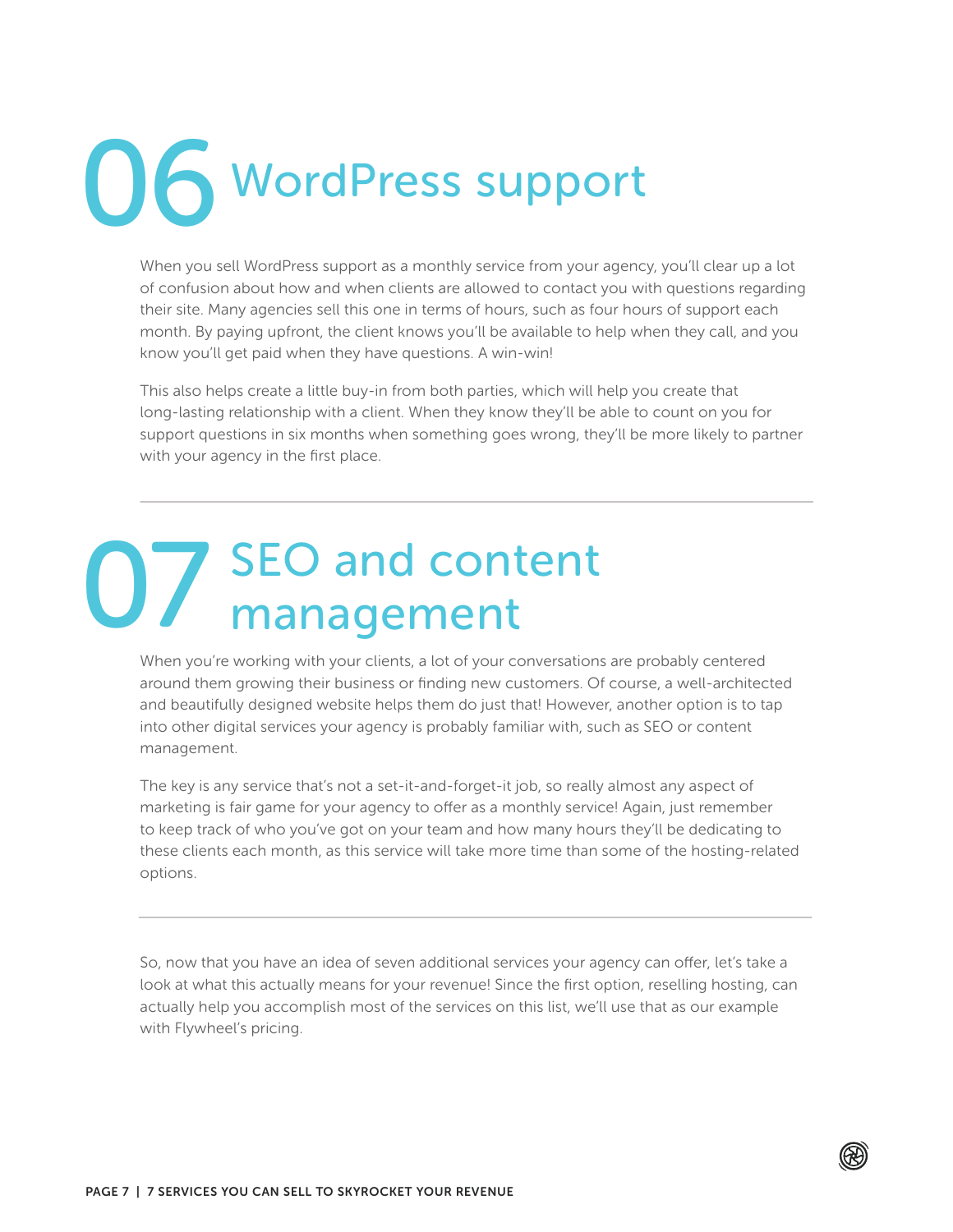### Pricing example

Step one of reselling hosting is to figure out what hosting plan you're going to purchase. You're probably used to buying a plan per client, but there's actually a better way that'll help your agency's margins: buying a bulk plan, or a plan that supports multiple WordPress installs.

That might sound a little expensive and scary upfront (as these plans do cost more than a single-site option), but in most cases, it's way more cost-effective to go for a plan with multiple sites because iit will bring down your cost per site. Let's say you have 10 clients who need your WordPress care package for a full year. Here's an example using [Flywheel's pricing:](https://getflywheel.com/pricing/?utm_campaign=pricing&utm_medium=resources&utm_source=ebook-cta&utm_content=skyrocket-revenue-pricing-example)

#### OPTION #1

You could buy each client an annual Starter plan (which would cost you \$300/year), and add a 25% markup on each one, at a cost to your clients of \$375/year per site. Your total cost to host all 10 of them is \$3,000, and your clients will collectively pay you \$3,750, so your profit is \$750.

| \$375/year/site  | \$3,750/year/10 sites |  |
|------------------|-----------------------|--|
| -\$300 cost/year | $-$ \$3,000 cost/year |  |
| \$75 profit/site | \$750 profit          |  |

#### OPTION #2

You start with a Freelance plan, which includes 10 sites for \$1,150/year. Even if you just charge your clients the typical cost of a standalone Starter plan (\$300/year), you're looking at getting \$3,000/year from your clients, which already puts you at a profit of \$1,850. Make those margins even better (let's go back to the 25% markup, for example, and charge your clients \$375/year), and you're pocketing a profit of \$2,600, which is a massive improvement over option one. Or, we could go back to our very first example of charging your clients a baseline of \$50/month (\$600/year), which would end up adding a big fat \$4,850 of profit (!!!!!) to your bottom line every single year. Of course, it's completely up to you to set the prices, so the potential for profit here is pretty unlimited!

| \$3,000 (\$300/year/site) | \$3,750 (\$375/year/site) | \$6,000 (\$600/year/site) |
|---------------------------|---------------------------|---------------------------|
| $-$1,150 cost/year$       | $-$1,150 cost/year$       | $-$1,150 cost/year$       |
| \$1,850 profit            | \$2,600 profit            | \$4,850 profit            |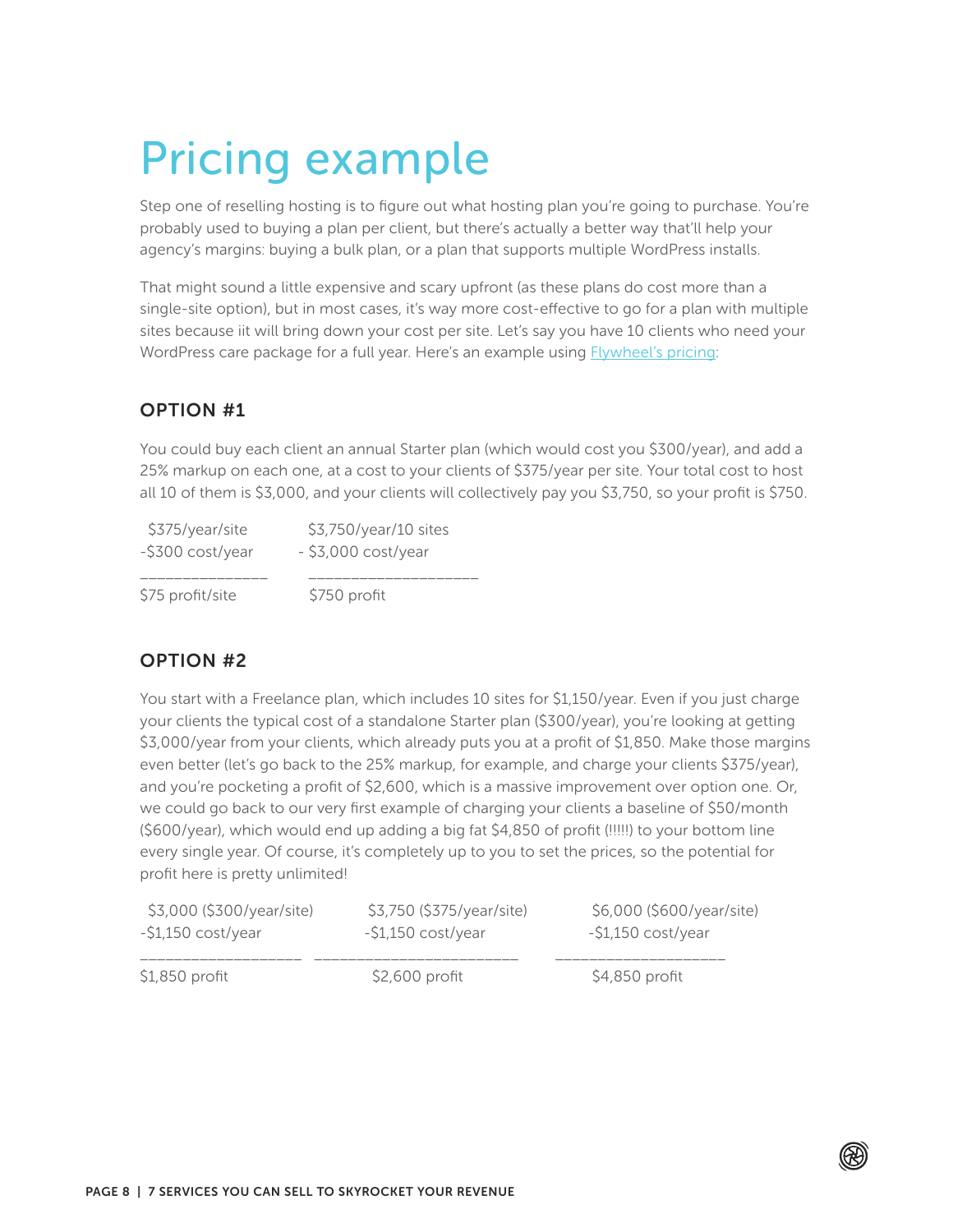Remember: While hosting is a big part of this, you can/should bundle in the other services we talked about, like nightly backups and support! That's where the real value comes from, and why it makes sense for your agency to charge more than you're paying for the hosting plan. It's only one piece of the puzzle, and your agency's ongoing relationship with the client is really what they're paying for.

Now that your head is spinning with all of the money-earning potential, let's bring you back into the actual implementation! While reselling WordPress hosting is an easy addition to your agency's existing packaging, there are just a few things you'll need to set up to get started.

### How to get started

#### 1. PARTNER WITH THE BEST WORDPRESS HOST FOR YOUR BUSINESS

When you're reselling hosting and services, you need to work with a host that you trust. One that understands this model, can help you achieve your revenue goals, and keeps your sites performing at their best.

If you're offering SEO services, website speed becomes crucial. If you're offering turnkey solutions, better workflows become super important. Or, perhaps you're hosting high-traffic websites and you're looking for a host that you can consult on how to effectively scale your client sites. Whatever the case is, choosing the right host to partner with will help you optimize your work and provide superior services for your clients.

Take **Flywheel**, for example. We were built from the ground up to be the best possible hosting and management solution for agencies, designers, and developers. Our easy-to-use dashboard allows agencies to access all of their clients' sites from one location. Our platform comes equipped with blazing fast performance, top-notch security, and nightly backups for every single site. And if anything ever goes awry, our world-class WordPress support team provides help for both you and your clients.

Whoever you partner with, make sure you have an exceptional relationship with them and know they'll be there to support both your agency and your clients.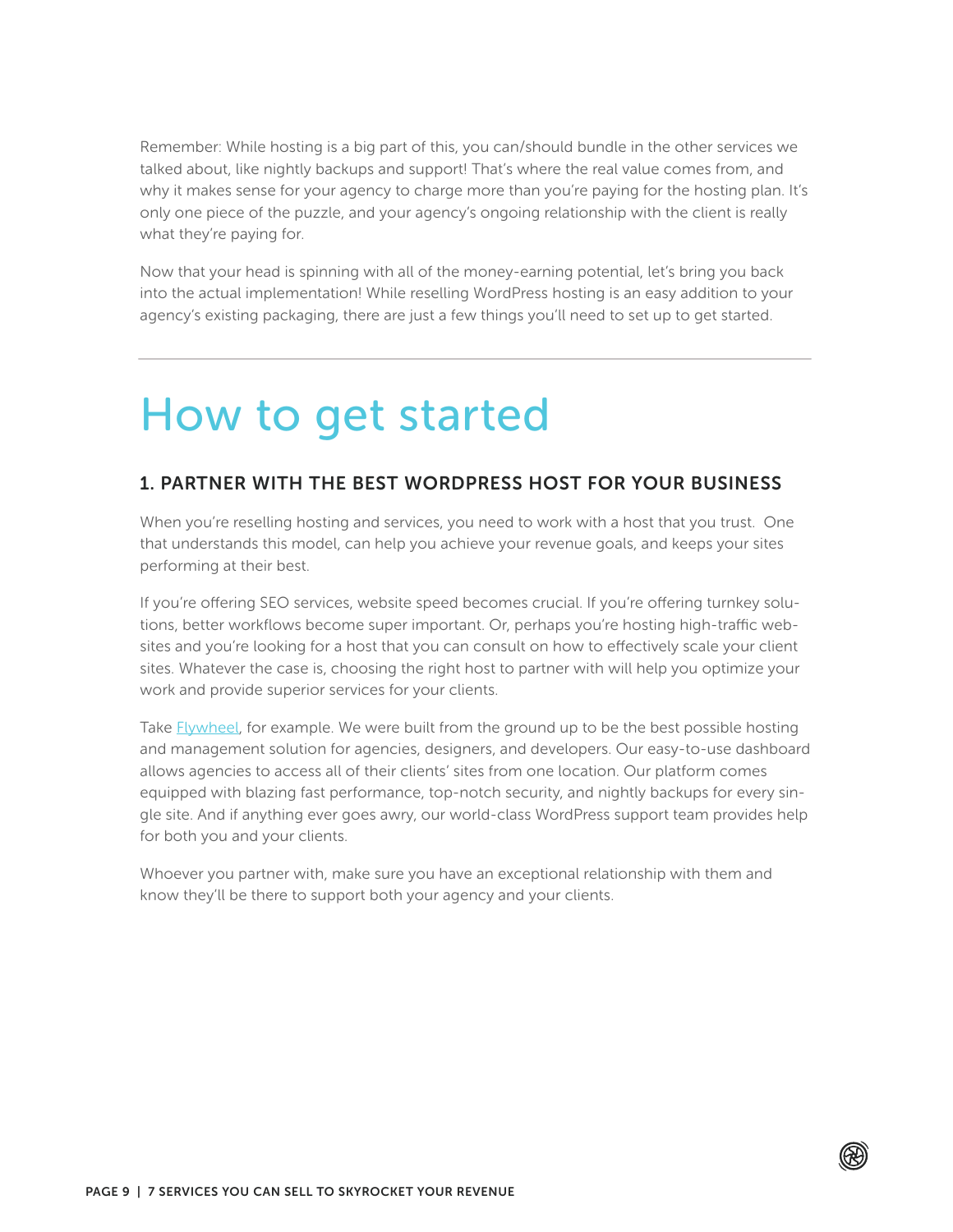#### 2. SET GOOD MARGINS

The next step in successfully implementing these services is to set good margins for what you're selling. If you're going to do it, make it worth your while. If you're paying \$25 per site to your host, don't just charge your clients a measly \$28. Healthy margins will help make reselling a main drive of recurring revenue. All in all, it's best if you find a way to walk that fine line, setting the perfect price that's profitable to you as well as attractive to your clients. Setting a price too high may force your customers to turn to your competition. Make sure you set a stable, clear price without hidden charges, and explain all the benefits your client will receive by hosting their site with you! (See the cost section above for a little reminder, or the next step for an excellent suggestion on packages and pricing.)

#### 3. PACKAGE UP YOUR SERVICES

Some clever clients may see that you're charging \$50/month for hosting and seek out a cheaper price on the web. If you're offering maintenance plans, one option is to just include the hosting services for "free." This avoids the cost of hosting becoming a discussion point and will discourage your clients from looking elsewhere, since the price is attached to multiple services that you're providing.

And remember: Depending on your hosting partner, you'll be able to take credit for a lot of the features they offer. For example, because Flywheel is a managed WordPress host, we provide you with a ton of features that you can advertise on your client packages as a way to showcase the value they're getting for their money. You can tell your clients that "you" will:

- Migrate their site for free
- Provide top-notch WordPress security and malware protection (with free malware cleanup off the bat!)
- Add an SSL certificate to their site
- Provide them with blazing fast load times
- Back up their site every night
- Customize their server for WordPress

Of course, in this case, we would be handling all of this in the background for you!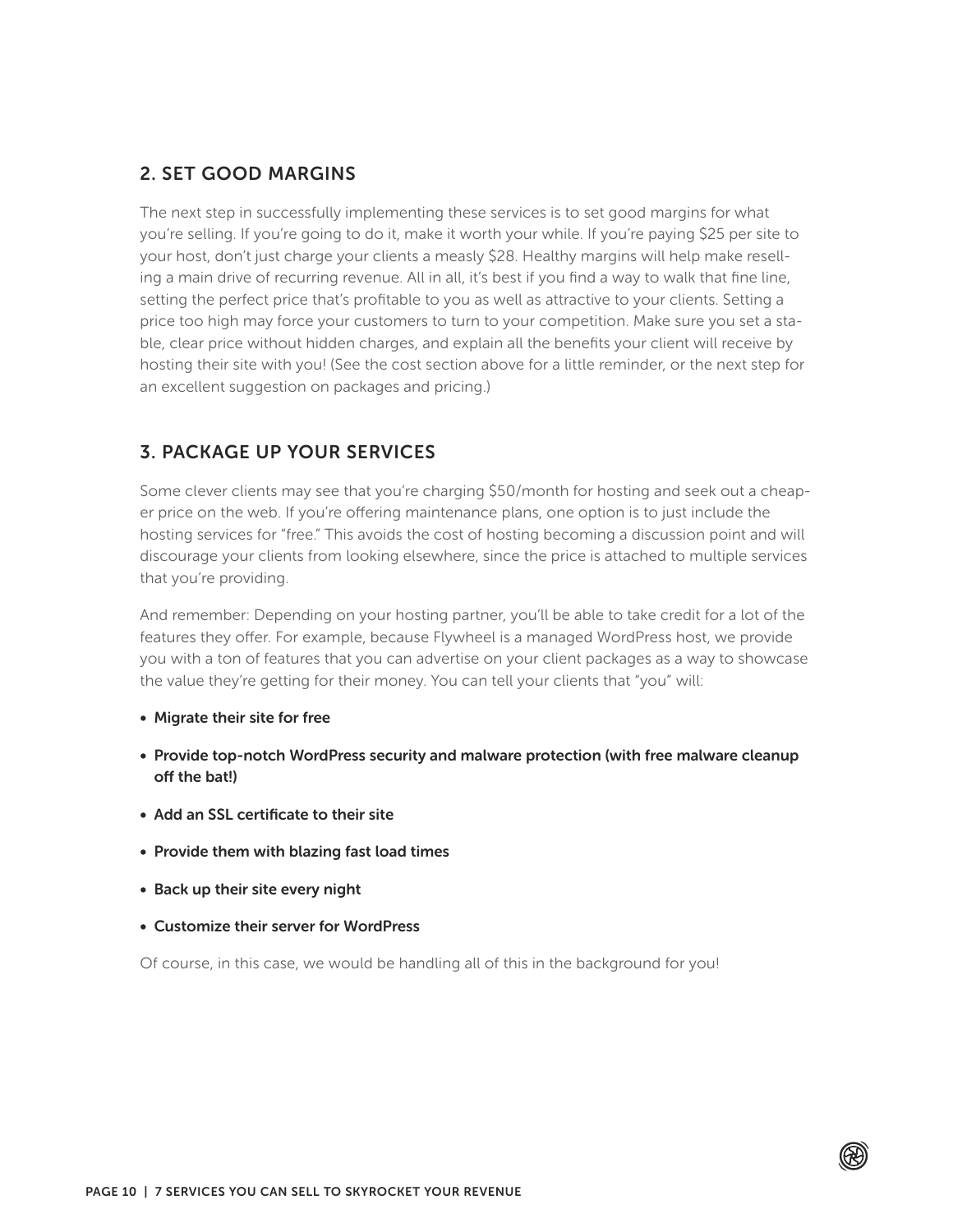#### 4. HAVE A SUPPORT PLAN

Remember that your client considers you the host of their site, not the actual hosting provider. If their site is down or they're seeing a "white screen of death," they'll be calling you, at which point the quality of support you receive from your host may mean the difference between reselling hosting earning you money or costing you money.

So as a reseller, your main responsibilities are to offer front-of-the-line support for your clients. This means that you may need to resolve any day-to-day issues as they come up, or potentially answer any 'how-to' questions. They deal with you directly, adding value to your relationship with your client and allowing you to charge them for hosting and management without seeing that they're actually on Flywheel or the host of your choice.

So back to our first point: be sure to find a great partner who understands the agency model and will help you provide stellar support to your clients. While they may call you up for help, it's such a relief to know that the Flywheel team (staffed with WordPress and hosting experts!) is here to respond to any questions that you may have. We'd supply you with all the resources you need and are here to handle any server-related issues that may arise, whether it's cleaning up malware (for free!) or pointing DNS.

#### 5.) SET UP AN EASY, NO-NONSENSE BILLING PROCESS

If you're looking at adding recurring revenue to your agency's offerings, focus on how to make monthly billing a seamless, simple process. You're probably used to sending the standard invoice to your clients for other services, but invoicing for monthly services like hosting eventually becomes a burden. Look at options for recurring billing that keep you out of the weeds and deposit the monthly payments automatically into your account. (If you're interested in partnering with Flywheel, [we have a solution for that!](https://getflywheel.com/white-label/?utm_campaign=white-label&utm_medium=resources&utm_source=ebook-cta&utm_content=skyrocket-revenue-white-label))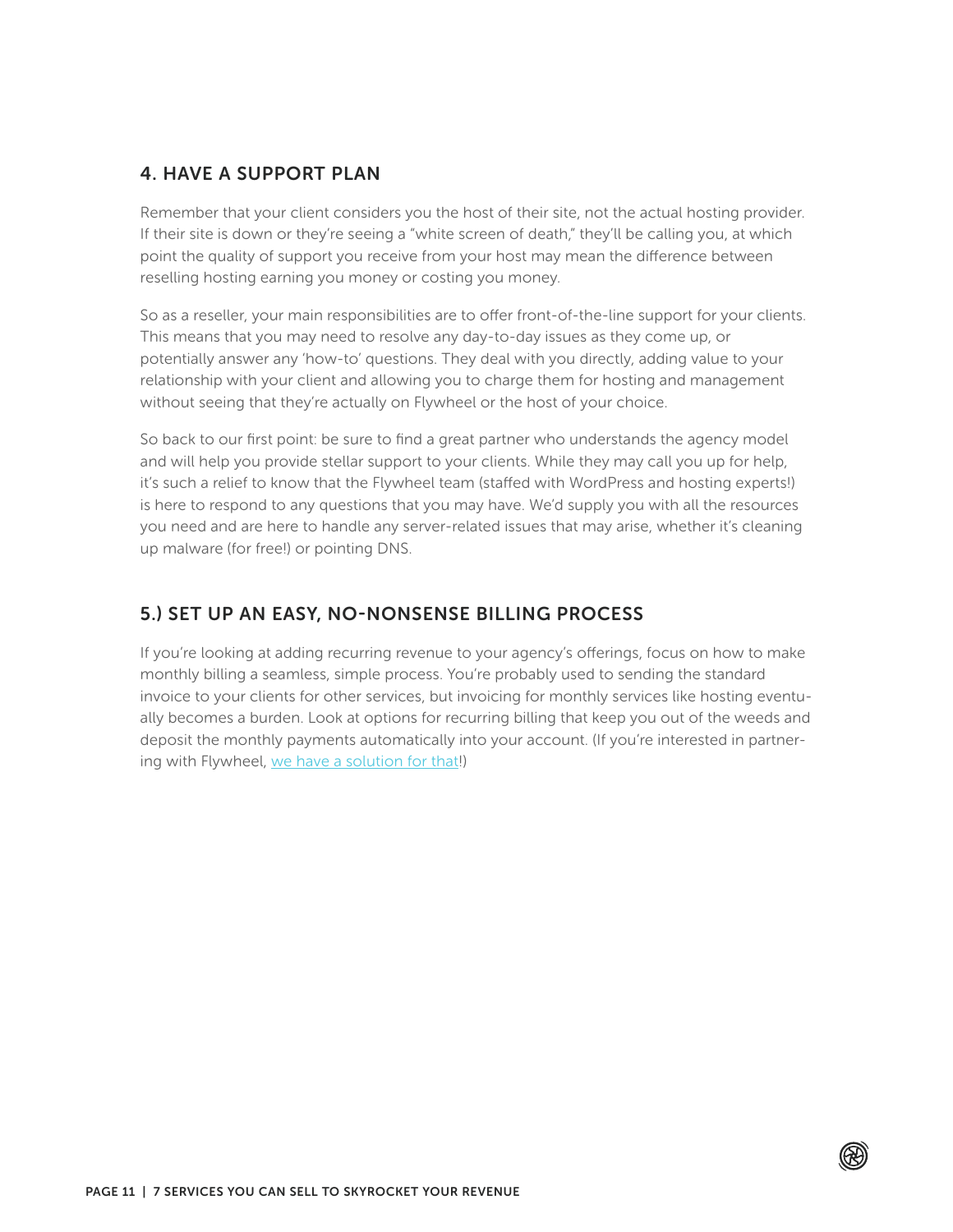#### 6.) LET US HELP

We've created an entire ecosystem specifically to help your agency accelerate your revenue and master this modal. We call it: Flywheel's Agency Partners Program.

We'll help you break the feast-and-famine cycle and ensure your agency is set up for long-term success. Built on a base of rock-solid, reliable hosting, you'll be able to provide ongoing, automated services that go beyond billable hours. And behind the scenes, you'll be earning extra income and celebrating major milestones, all thanks to a business model that has helped over 2,500 agencies get to the next level of their growth.

Discover the difference a hosting partner can make over a hosting provider. Join the Agency Partners Program today!

[LEARN MORE](https://getflywheel.com/partners/?utm_campaign=agency-partners&utm_medium=resources&utm_source=ebook-cta&utm_content=skyrocket-revenue-agency-partners)

Join over 2,500 fast-growing agencies today

### Become a Flywheel **Agency Partner!**

[LEARN MORE](https://getflywheel.com/partners) >